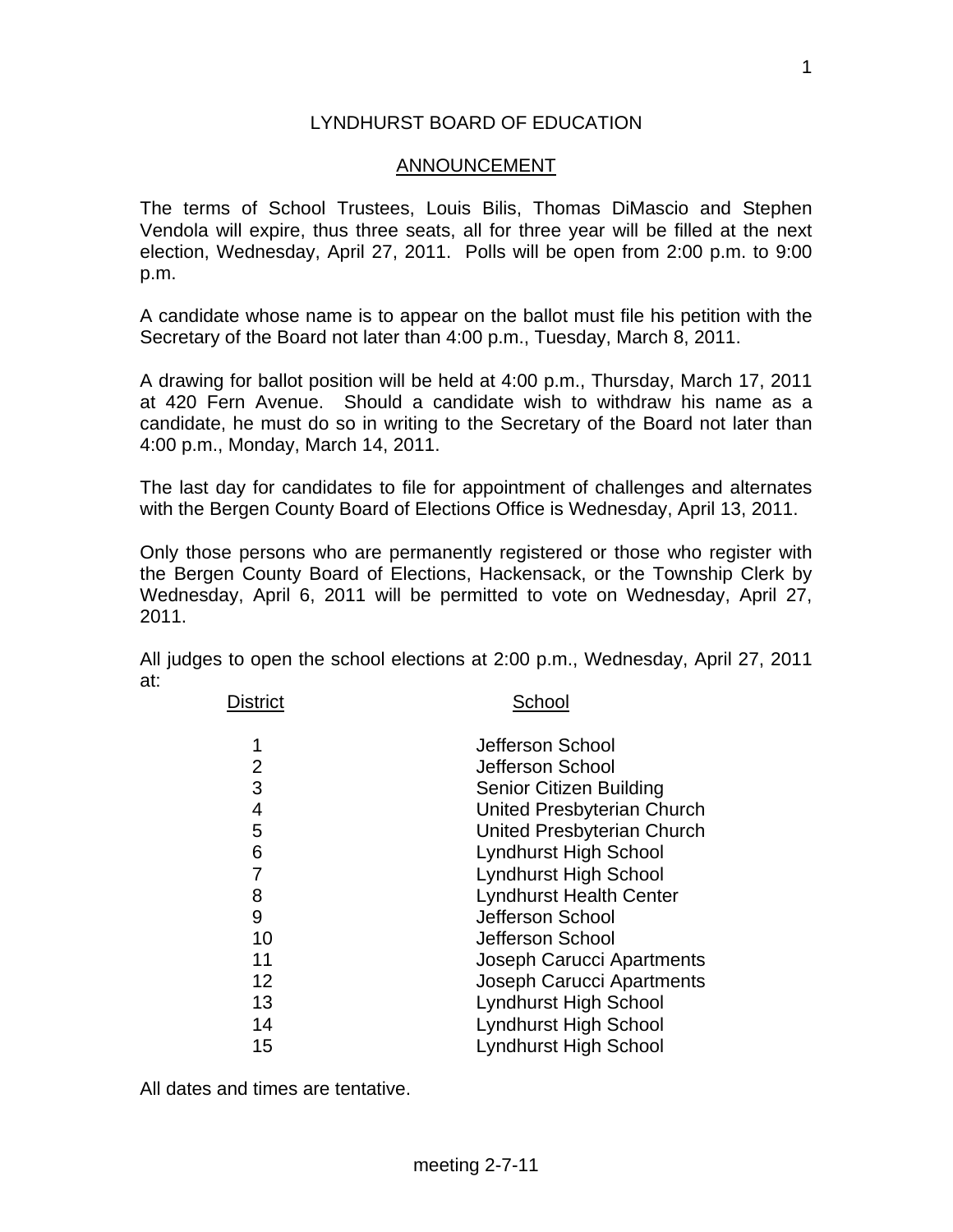Finance and Negotiations Committee: Ellen Young, chairperson

 William Barnaskas James Cunniff Thomas DiMascio, alternate

Any Board member who takes exception to any of the following listed actions under the category of Finance and Negotiations may so indicate now and a separate motion for each of the excepted actions will be entertained.

Motion made by second by that the following Finance and Negotiations actions of the Board numbered through exception actions be adopted.

Roll Call For:

- 1. BE IT RESOLVED, by the Lyndhurst Board of Education that it has received and accepts the financial reports of the Secretary and Treasurer of School Monies for the month ended January 31, 2011 and certifies that the reports indicate that no major account or fund is over-expended in violation of NJAC 6A:23-2.11(a) and that sufficient funds are available to meet the district's financial obligations for the remainder of the school year. A copy of the certification shall be included in the minutes.
- 2. BE IT RESOLVED, that the payroll for the month ended January 31, 2011 be and the same is hereby approved and ordered paid:

Payroll \$1,935,329.24

3. BE IT RESOLVED, that the attached list of supplies received and services rendered to the Board of Education of the Township of Lyndhurst, County of Bergen, for the month ended February 7, 2011 be and the same are hereby approved and ordered paid:

| <b>Current Expense (Fund 11)</b><br>Education Jobs (Fund 18)<br>Special Revenue (Fund 20) | \$817,611.45<br>\$86,927.00<br>\$87,413.87 |
|-------------------------------------------------------------------------------------------|--------------------------------------------|
| Total                                                                                     | \$991,952.32                               |
| Capital Projects (Fund 30)                                                                | \$49,099.58                                |
| <b>General Ledger</b>                                                                     | \$131,391.96                               |

4. BE IT RESOLVED, that the ACCP/BCCP supplies received and services rendered to the Board of Education of the Township of Lyndhurst, County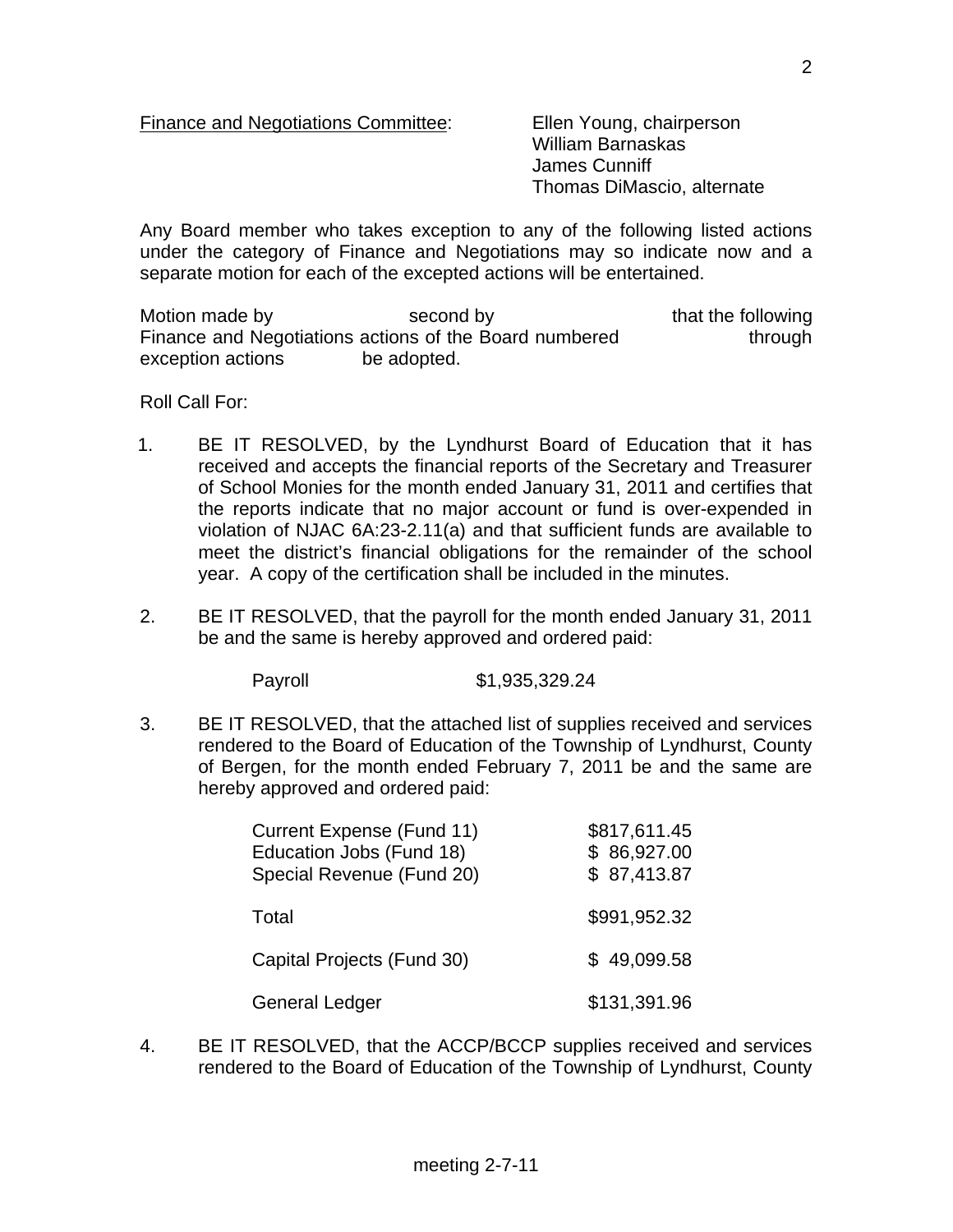of Bergen, for the month of January 2011, be and the same are hereby approved and ordered paid:

| Payroll/Payroll Taxes   |               | \$11,346.77 |
|-------------------------|---------------|-------------|
| Supplies/Telephone/Misc |               | 396.42      |
| <b>Tuition Refunds</b>  | $\mathcal{S}$ | $-0-$       |
|                         |               |             |
| Total                   |               | \$11,743.19 |

5. BE IT RESOLVED, that cafeteria services rendered to the Board of Education of the Township of Lyndhurst, County of Bergen, for the month of January 2011, be and the same are hereby approved and ordered paid:

| Payroll/Payroll Taxes | \$27,374.90 |
|-----------------------|-------------|
| <b>Services</b>       | \$32,153.28 |

6. BE IT RESOLVED, that the Lyndhurst Board of Education approve the attached transfers for the month of January 2011.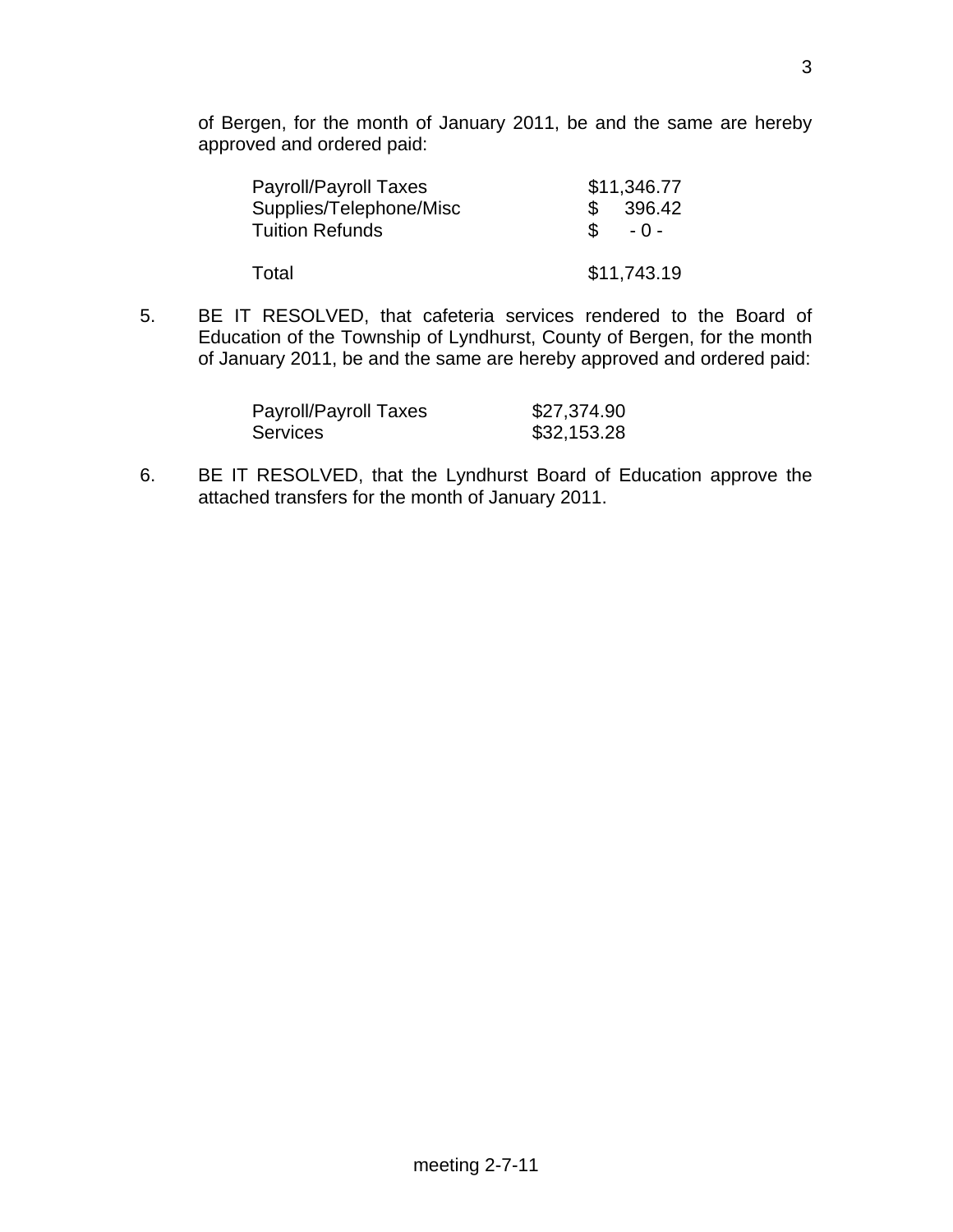Rules and Regulations Committee: Stephen Vendola, chairperson

 James Cunniff William Barnaskas Christine Melleno, alternate

Any Board member who takes exception to any of the following listed actions under the category of Rules and Regulations may so indicate now and a separate motion for each of the excepted actions will be entertained.

Motion made by second by that the following Rules and Regulations actions of the Board numbered through exception actions be adopted.

Roll Call For:

- 1. BE IT RESOLVED, that the Lyndhurst Board of Education approve the attached 2011-2012 school year calendar.
- 2. BE IT RESOLVED, that the Lyndhurst Board of Education approve the following use of school facilities:

| Organization                                            | Place                                        | Time, Date, Purpose                                                                             |
|---------------------------------------------------------|----------------------------------------------|-------------------------------------------------------------------------------------------------|
| Lyndhurst Parks Dept.                                   | Roosevelt<br>Gym                             | 1:00 pm-3:00 pm<br>2/13,20,27; 3/6,13,<br>20/11<br>Soccer Training                              |
| Columbus/Lincoln PTA                                    | Lincoln<br>Art Room                          | 6:00 pm-8:30 pm<br>$2/1$ ; $3/1$ ; $4/5$ ; $5/3/11$<br><b>PTA Meeting</b>                       |
| Lxtreme                                                 | Lyndhurst HS<br>Gym, Cafeteria,<br>Classroom | 8:15 pm-10:15 pm<br>3/12/11<br>Set-up<br>7:00 am-6:00 pm<br>3/13/11<br><b>Competition Cheer</b> |
| <b>Lyndhurst Travel Soccer</b>                          | <b>Lyndhurst HS</b><br>Gym                   | 8:00 am-10:00 am<br>1/29; 2/19; 2/26/11<br>Practice                                             |
| Lincoln School<br>8 <sup>th</sup> Grade Graduation 2011 | Lincoln<br>Art Room                          | 7:00 pm-8:00 pm<br>1/31/11<br><b>Parent Meeting</b>                                             |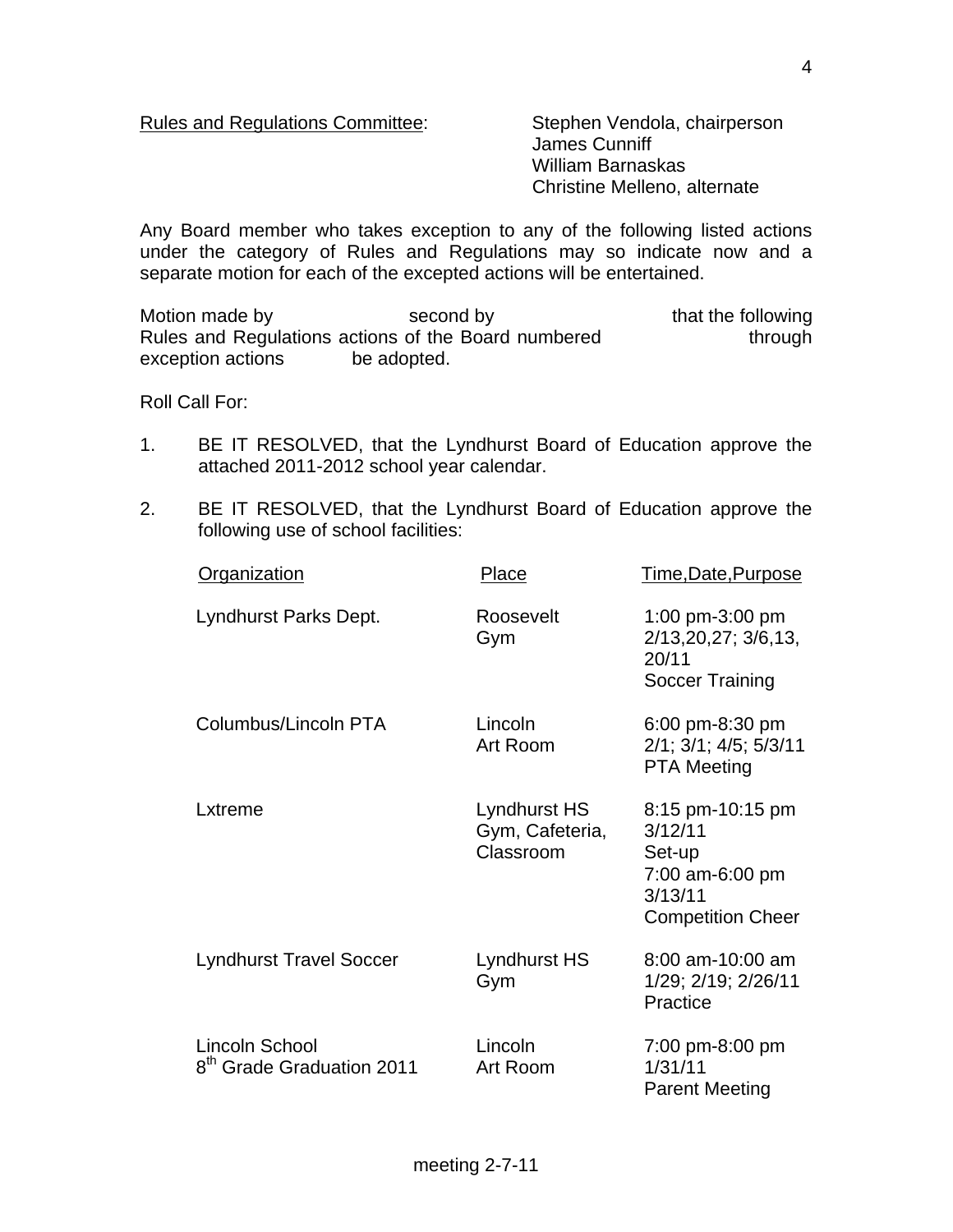| Lyndhurst Parks Dept. | Jefferson<br>Gym & Grounds | $8:00$ am-11:00 am<br>3/5/11<br><b>Babe Ruth Try-Outs</b><br>4:00 pm-7:00 pm<br>3/6/11<br><b>Babe Ruth Try-Outs</b> |
|-----------------------|----------------------------|---------------------------------------------------------------------------------------------------------------------|
| Lyndhurst Parks Dept. | Jefferson<br>Gym           | $8:00$ am-10:00 am<br>2/26/11<br>Little League<br>10:00 am-12:00 pm<br>2/27/11<br>L.L. Try-Outs                     |
| Lyndhurst Parks Dept. | Jefferson<br>Gym           | $9:00$ am-12:00 pm<br>3/12/11<br><b>Softball Picks</b>                                                              |